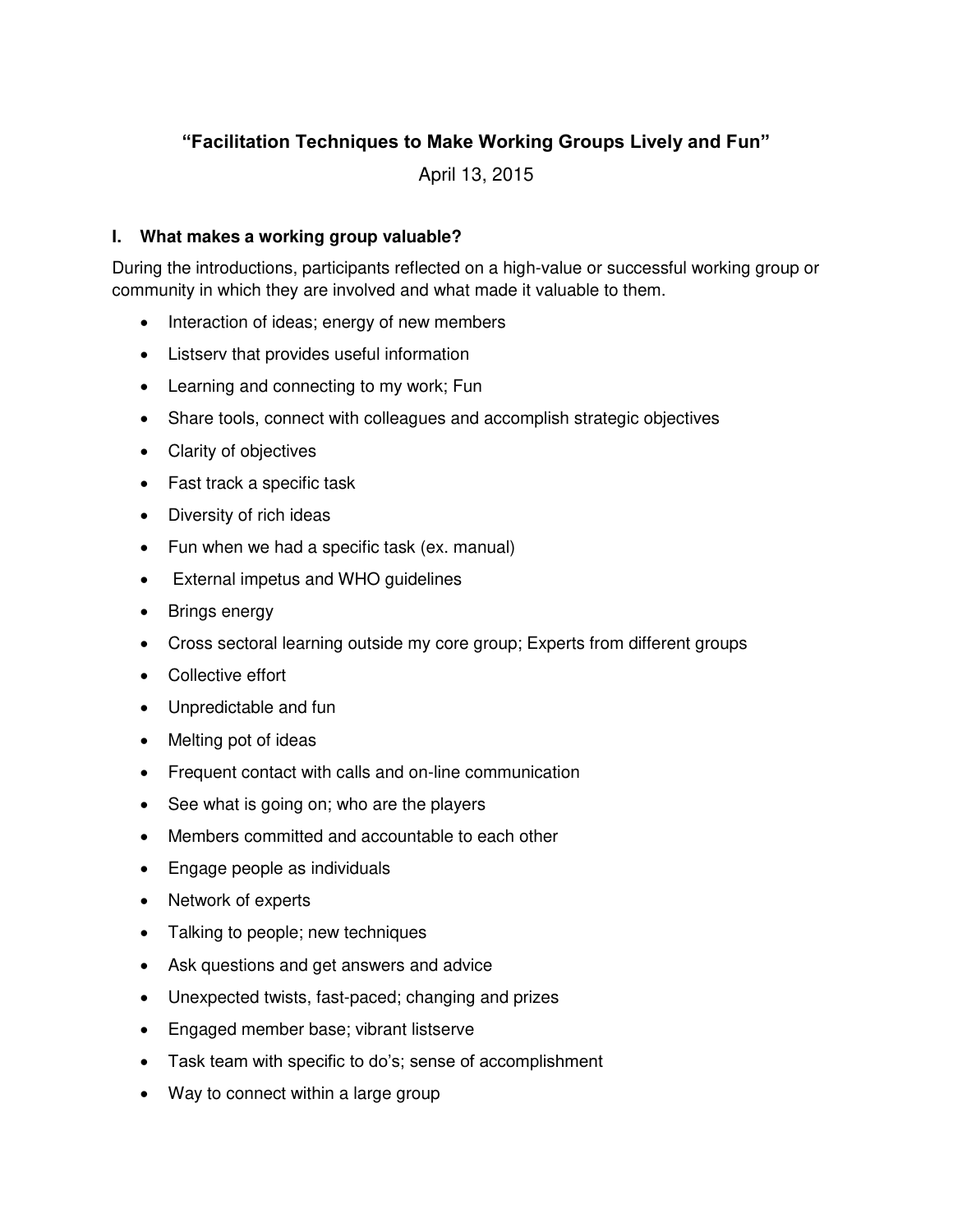#### **II. How to assure a bad working group?**

During the TRIZ exercise, participants were asked "How can we make sure we have the worst possible, non-functioning, painful working group?" 1-2-4-All was used to develop ideas and produced the following list:

- No ability to express views or no room to participate
- No goals, direction, mandate or workplan
- No accountability or follow-up
- Lots of busy work with no purpose
- No prizes or FUN
- Late communication and no follow-up e-mail
- No meetings
- Long meetings with no refreshments
- No leadership or poor leadership
- Inflexible timing (especially across different time zones)
- Too many leaders
- Too many agendas

### **III. Actions that we can take to keep us from engaging in undesirable and unproductive working groups**

Participants thought about what we might be currently doing that in any way, shape or form resembled the unproductive list above. They then developed a new list of steps or actions that will help us stop what we know creates undesirable results. These ideas were written on cards and categorized on a sticky wall.

#### **A. Planning**

- Plan meeting
- Plan well in advance
- Take time to plan meeting
- Consult with participants before deciding about meeting schedule
- Carefully plan and fix meeting dates and time taking into consideration time zones of working group members
- Schedule one hour per week for WG activities at beginning of week
- Agreement on who, when follow-up
- Brainstorm a really interesting topic for people to attend meeting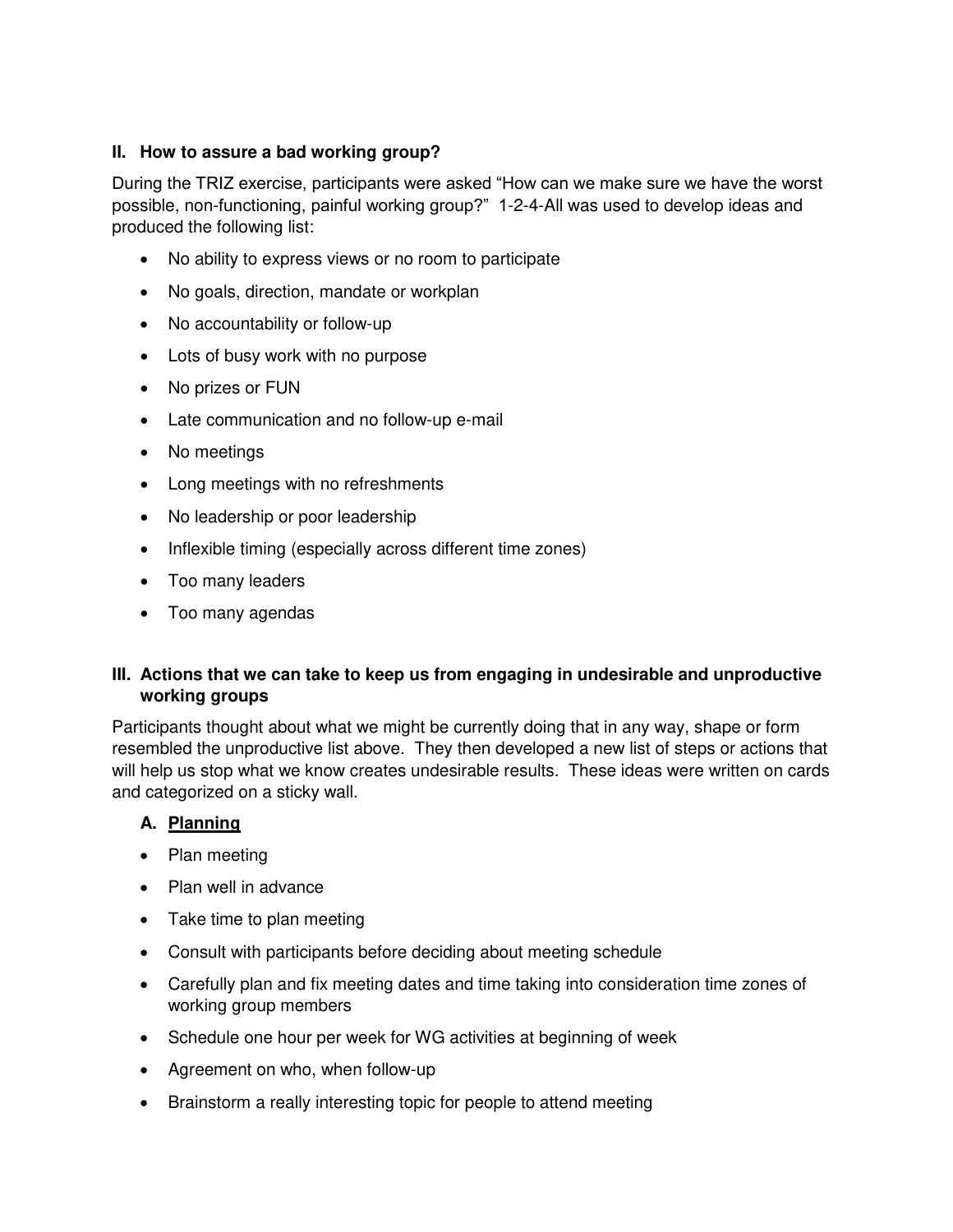- Pre-meeting planning by co-chairs for next meeting
- Plan way ahead
- Have a set schedule with an agenda which outline accountability for actions and responsibilities
- Plan ahead to avoid having no meeting and conversely avoid having to cancel meetings (maybe set a clear time line, such as 2 weeks in advance)
- Plan ahead to include time for follow-up from meetings (1 hour minimum)

# **B. Goals**

- Have a defined objective or terms of reference for the working group, with a defined duration
- Time-bound working group and not afraid to end it when it finishes (rather than find another purpose for it)
- Differentiate what type of group: Community of Practice or Interest Group or Working Group?
- Formulate a purpose for the group
- Define clear (SMART) objectives for the tasks at CORE and follow through
- Have a defined work plan and goal for the group and defined objective for each meeting
- Clear objectives—realistic with a timeline
- Develop specific objectives and work plans

# **C. Meeting Process**

- Have guidelines for running the group
- Put follow-up activities (emails, calls, etc.) on list or calendar to cross off when completed
- Set up a reminder on phone/computer for follow-up
- Define time line
- Share responsibility for facilitation—drive motivation for participations
- Limit membership
- Prepare follow-up tasks before working group meeting to ensure more timely follow-up afterwards, e.g., disseminate action plans via email prior to the meeting to facilitate updates to plans, create template for meeting notes and assign notetaker with deadline for draft
- Make it fun! Co-chairs should brainstorm and solicit/survey members for fun ideas
- Social media use—use fun photos on Twitter or Linked In discussions
- After action reviews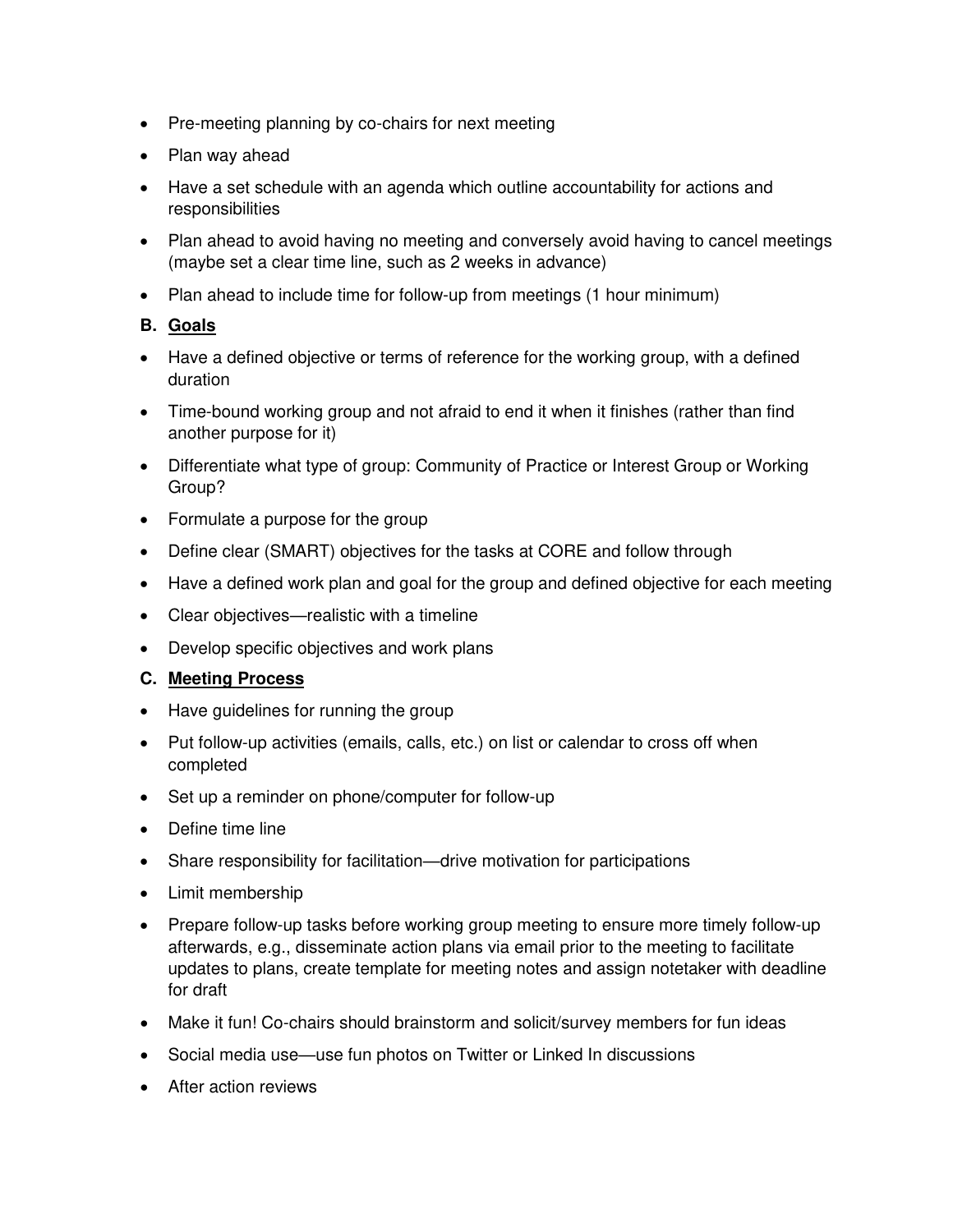# **D. Leadership**

- Re-evaluate and/or retrain WG leadership
- Leader has a work plan and adheres to the guidelines and expectations for the group
- Ensure that each co-chair has a clear role/task in the working group
- Strong leadership (committed/available)

## **E. Expectations**

- Ask members for ideas and solicit involvement
- Clarify expectations
- Have a plenary session at the CORE meeting to discuss working groups—ideas, things to change, etc.

### **F. Accountability and permission to participate:**

- Negotiate dedicated time/LOE for CORE WG as part of annual work planning process
- Include CORE Group activity on your personal work plan at your job and dedicate time to it

# **G. Resources**

• Explore funding for working groups

### **IV. Bold ideas for a high value working group that attracts and retains members:**

Participants used 25-to-10 crowd sourcing to brainstorm, discuss and rate ideas:

- A. The top ideas discussed were:
- Carve out a real working group with a clear purpose from the larger "interest group" (those on the listserv)
- Members plan and execute meetings
- Rotating agenda planning committee & chairs reach out
- Bring in new ideas (controversial) to discuss
- Thought-provoking questions
- Participatory approach to defining objectives and revisit during the year
- Humor

B. Ideas as written on the cards and scores:

- Carve a working group from the interest group; WG has a clearly defined purpose/end product and time frame (22 points)
- Have members plan and execute meetings (22)
- Rotate membership on the agenda planning committee (20):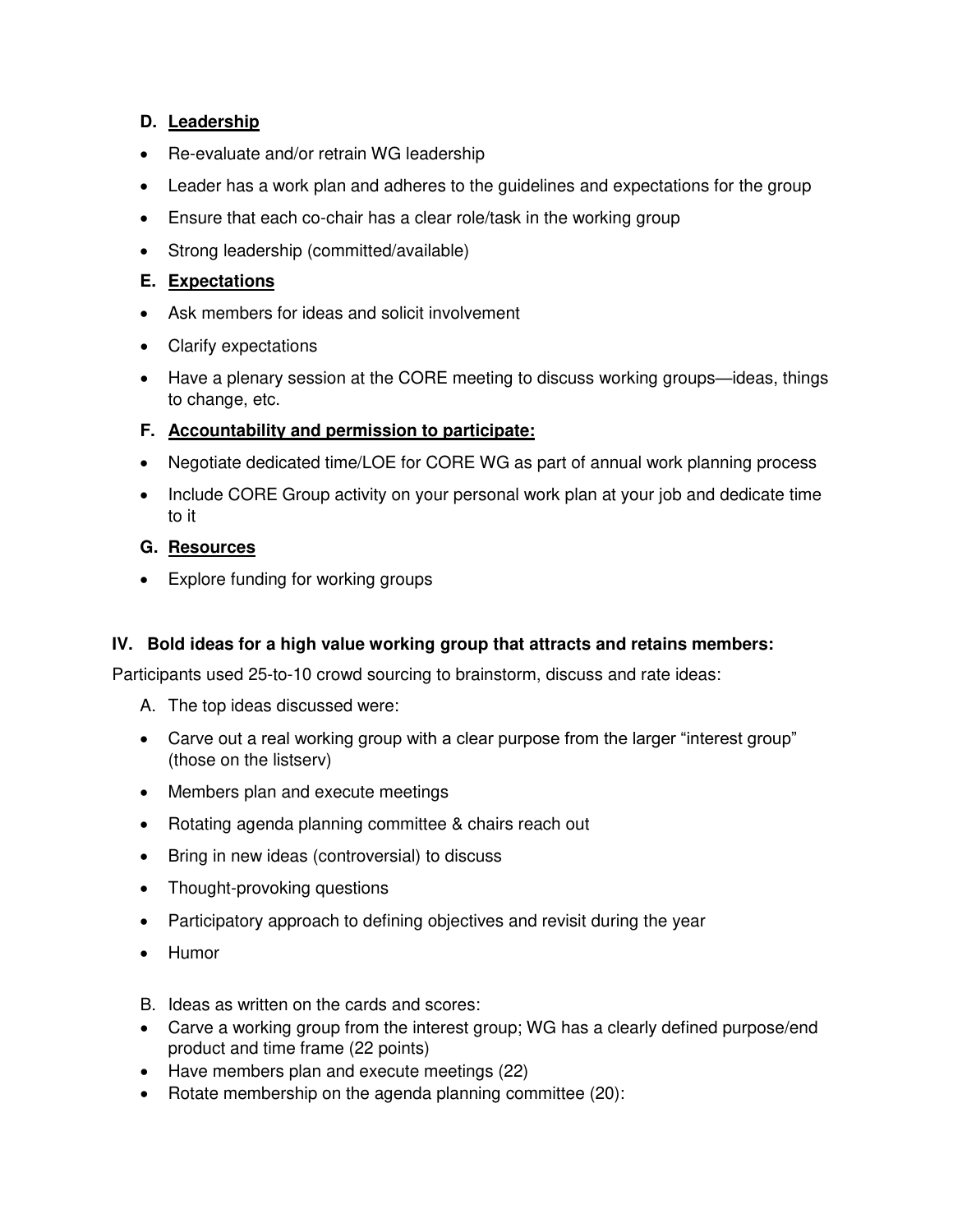- $\circ$  WG leaders reach out to 2-3 different WG members for ideas and to engage around planning next agenda to ensure everyone has voice and new ideas
- Ask thought-provoking questions to get ideas and participation (20)
- Bring in new or promising practices (controversial) to debate and discuss (20/19.5—one person rated the ideas as 3.5 but 4 with a good facilitator)
- Participatory approach to defining goals/objectives/purpose (and revisiting as needed) (19)
- $\bullet$  Humor (19)
- Recognize them with participation awards; each meeting, one person is given praise or a certificate (19)
- Professional incentives (18)
- Bring in a famous or well-known expert in the sector of your working group during every meeting (18)
- Member of the month—highlight an engaged member (with PRIZE) (18)
- Only have membership in the WG for 6 months at a time with 1 deliverable required (18)
- Limit its duration so people know they will participate for "x" amount of time (17.5)
- SURPRISE—Keep things interesting by always changing what will happen (17)
- Develop common interest goals (ask members for ideas) (17)
- Creating space and time for all members to speak e.g., self-introduction and facilitator calling name again (16.5)
- Presentation from a well-known speaker (16)
- Start with story of interest (16)
- Ask members what they are working on in their organization and incorporate that into the work plan (14)
- Pay for level of participation (hold it in Hawaii, Fiji, or somewhere great  $(14)$ )
- Member speed ideas sessions like speed dating (12)
- Group video and social media usage (11.5)
- Have people work on a tangible assignment they are already working on or that leverages work they are already doing (11)
- Give members opportunity to voice opinions and assume desired roles (11)

# **V. Evaluation of Workshop:**

In addition to written evaluations, participants provided the following comments on what was good (+) about the workshop and what they would like to see changed (**∆).**

| ٠                                            |                                                                  |
|----------------------------------------------|------------------------------------------------------------------|
| We had an opportunity to do the techniques - | Would like to add more time and have role                        |
| learn by doing                               | plays; ex. fishbowl for practicing facilitation                  |
| Addressed real problems                      | techniques                                                       |
| Circle seating                               | Would be great to have a workshop on running<br>virtual meetings |
| Good networking opportunity                  | Would like information on how to keep non-                       |
| Fun $-$ ex. selling card ideas               | auditory listeners engaged in virtual meetings                   |